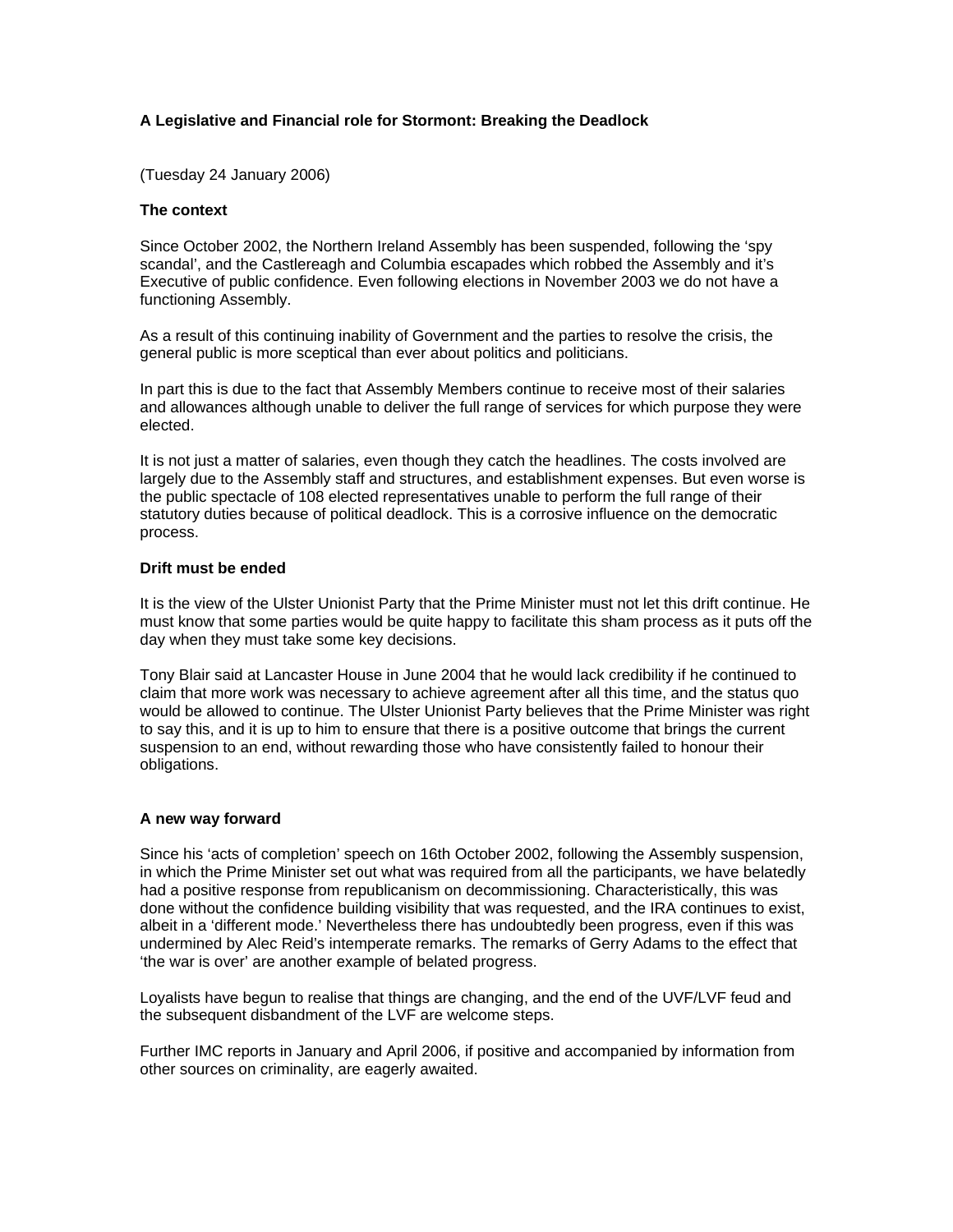However, we cannot under-estimate the damage republicans have done to the ability of the pro-Union community to tolerate an all-inclusive Executive. It is immense and deep seated. The current stream of concessions to republicans is re-enforcing this view.

This fact has led us to consider what steps HMG could now take to break the deadlock, see the ending of suspension and provide the public and the taxpayer with a proper service and value for money.

### **MLAs and legislation**

MLA stands for Member of the Legislative Assembly. In Scotland and Wales different notations were made for members of devolved Institutions. In Scotland their devolved representatives are described as MSPs (Members of the Scottish Parliament) and in Wales AMs (Assembly Members).

The one thing that stands out in these descriptions is that at Stormont the emphasis is placed on the Member's legislative role. A legislator is a law maker. It is law-making that allows public policy to be implemented.

The Ulster Unionist Party has reached the view that it is untenable for us to emerge from talks early in 2006 without there being a decision to give the Assembly a meaningful statutory role in the governance of Northern Ireland.

We are proposing that given the Government's current inability to re-instate the Executive, the Assembly should be allowed to exercise its legislative and financial powers as before, but with the Secretary of State and his Ministers continuing to administer the Departments, pending a transition to full devolution.

Departments regularly seek changes in the law to implement public policy. Presently this is done by the undemocratic Orders in Council at Westminster, where the government introduces the measure and that is followed by a ninety minute debate in the House of Commons. No amendments are possible. This process could be replaced by a proper legislative process, with Bills being introduced at Stormont and properly scrutinised by the representatives of the people who will be directly affected by the legislation.

This is a separation of powers model not unlike the relationship between the American Executive (the President of the United States and his Cabinet) and the American Congress.

To those who might be sceptical as to how the administrative and legislative functions can be split, it can be argued that if it is good enough for the most powerful nation on earth then it should be possible, as a short term measure, for a small region with a population of only 1.6 millions!

The Assembly Committees can do much valuable work. This includes policy development, the initiation of legislation and enquiries as appropriate.

#### **Finance**

We believe that the Assembly should have its role in relation to the block grant restored. This is a huge task in itself, but it would give real power to the Assembly. The Ulster Unionist Party is not interested in the Assembly resuming as a talking shop.

As in the pre suspension period, the Finance and Appropriation Bills would be introduced, debated in committee and on the floor of the Assembly. The relevant provisions of the 1998 Northern Ireland Act would apply.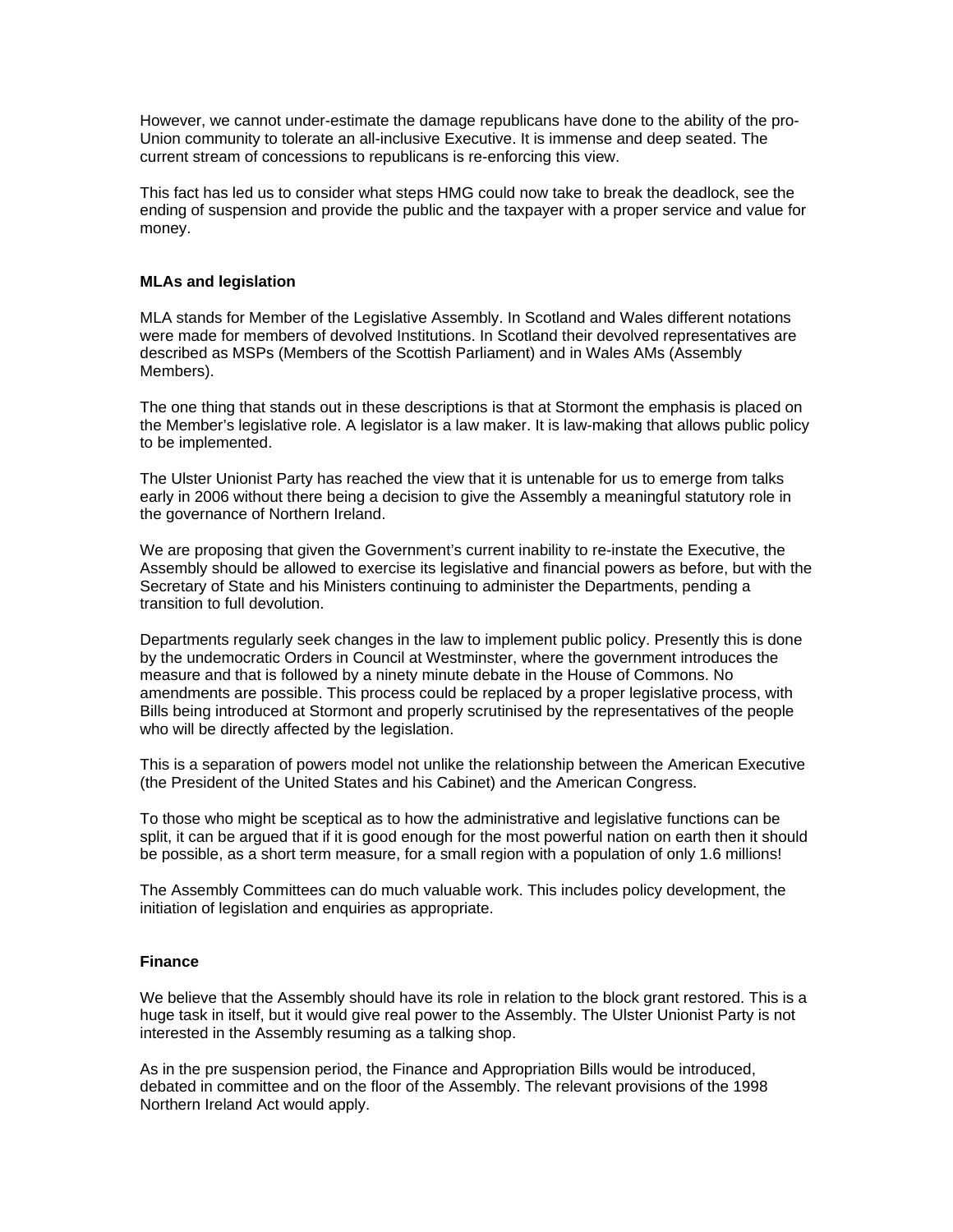# **Conflict**

What would happen if a conflict existed between Stormont Castle and the Assembly over legislation or money?

Conflict in a democracy is not necessarily a bad thing, and is part and parcel of the process. Under devolution in Wales, the Welsh Assembly Government has responsibility for administration, with legislation primarily provided by Westminster. In the United States the President and his Cabinet negotiate with the Congress on legislative and budgetary matters, even though it might be controlled by a different party. The president has a veto over legislation. What makes them succeed is the desire to serve the public and pressure to see that services are delivered to those who need them.

In a situation where Stormont is a regional Assembly within the United Kingdom, Westminster will always be able to break a deadlock should one arise.

# **NIO Ministers and the Assembly.**

What would the role of Ministers be in relation to the Assembly? Ministers will continue to be answerable to Parliament, but instead of seeking legislation and Departmental budgets from Westminster, they would send their proposals to the Assembly. At the end of the day, the Secretary of State and the Assembly, through the usual channels, can agree what protocols to establish in relation to these short-term circumstances. It would clearly be impossible for NIO Ministers to devote the same time to the Assembly as devolved Ministers, and their responsibility to Parliament will mean that they could only be questioned there, except when they might be addressing an Assembly Committee or introducing legislation.

With goodwill there should not be too much difficulty, and a welcome degree of accountability can be provided.

The option to ask Parliament to include Northern Ireland in UK legislation, even on transferred matters, still exists, and the previous Executive did ask for this to be done when it was sensible to do so.

There is a wonderful opportunity to introduce much needed legislation on a range of subjects which cannot happen at the moment because of lack of Parliamentary time. There is also growing concern that local politicians need to be grasping the nettle of many social and economic matters, instead of having unsuitable solutions imposed on Northern Ireland by Direct Rule Ministers.

# **Replacement**

These proposals are an attempt to put in place immediately a functioning Assembly with a meaningful role in the governance of Northern Ireland as a replacement for unfettered Direct Rule. Many of the roles previously exercised by the Assembly would resume, but as there is political deadlock on the formation of an Executive, it allows the maximum devolution to occur without blocking all political progress.

The ability of the Assembly to look into other subject areas that might be devolved in the future would be undiminished, and it seems to us that a working Institution will begin to regain the respect of the public and the long suffering and generous taxpayer. Furthermore, a better atmosphere would be created for full devolution to happen as Members would begin to work